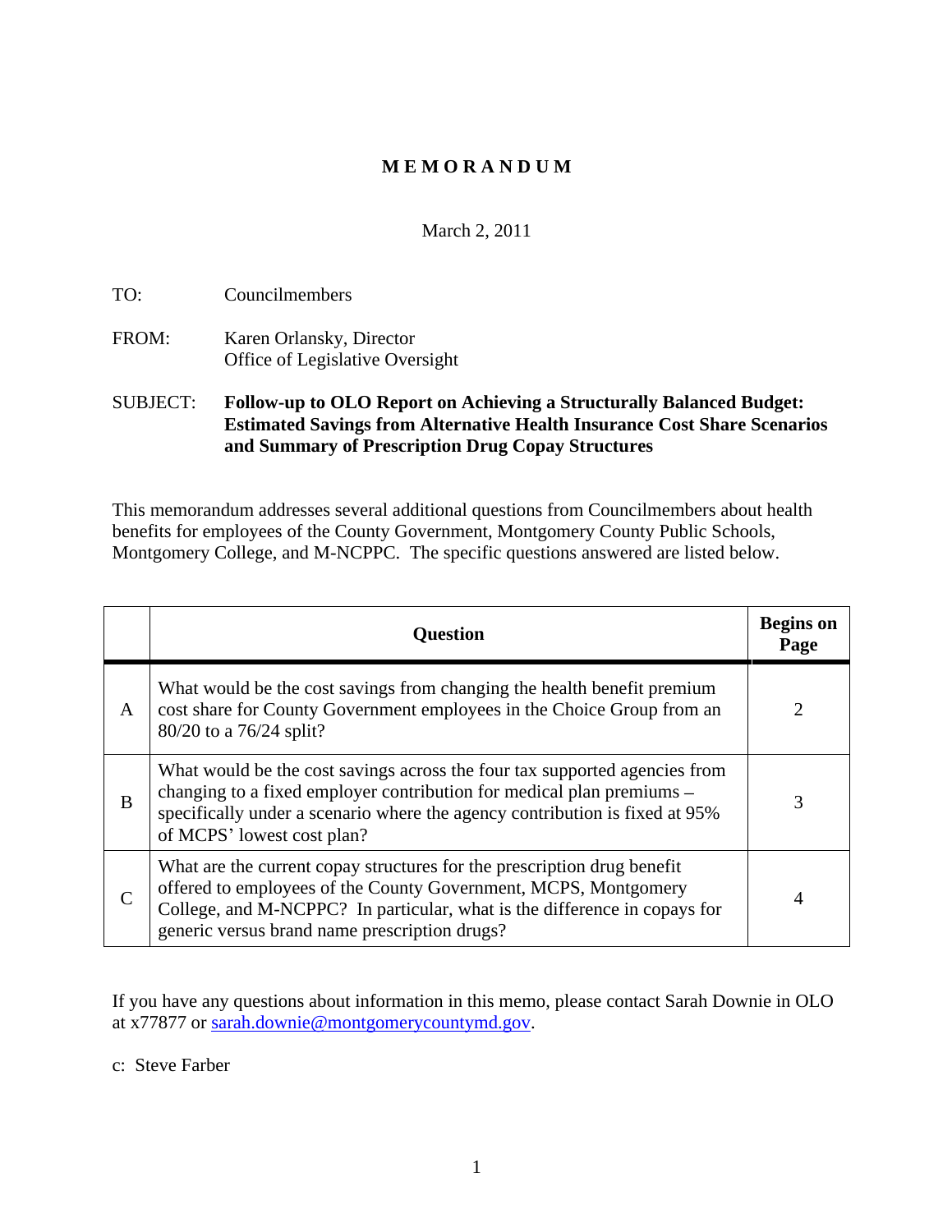#### **A. What would be the cost savings from changing the health benefit premium cost share for County Government employees in the Choice Group from an 80/20 to a 76/24 split?**

When it comes to health benefits, there are two groups of Montgomery County Government employees  $-$  the "Choice" group and the "Select" group. The Choice group consists of employees represented by bargaining units and unrepresented employees hired before October 1, 1994. The Select group consists of unrepresented employees hired on or after October 1, 1994. As of January 4, 2011, there were 7,104 employees in the Choice group and 868 employees in the Select group who were enrolled in medical plans.

For employees in the Choice group, the current premium cost share for health benefits is 80/20, i.e., the County pays 80% of the premium and the employee pays 20%. For employees in the Select group, the current premium cost share for health benefits is 76/24.

The table below compares the projected annual health premium costs for County Government under the current cost share arrangements with the projected costs if the Choice group cost share was changed, as of January 1, 2012, to the same 76/24 currently paid by the Select group. In sum, the County Government would save an estimated \$2 million in FY12; \$4.4 million in FY13 (the first full year of implementation); and \$5.8 million by FY16.

| <b>Cost Share Model</b>     | <b>FY11</b>   | <b>Projected Health Premium Costs*</b> |             |             |             |             |  |  |
|-----------------------------|---------------|----------------------------------------|-------------|-------------|-------------|-------------|--|--|
|                             | <b>Budget</b> | <b>FY12</b>                            | <b>FY13</b> | <b>FY14</b> | <b>FY15</b> | <b>FY16</b> |  |  |
| <b>Current Cost Share</b>   | \$81.5        | \$88.3                                 | \$97.0      | \$106.8     | \$117.6     | \$129.3     |  |  |
| 76/24 Cost Share for Choice | ---           | \$86.3                                 | \$92.6      | \$102.0     | \$112.3     | \$123.5     |  |  |
| <b>Difference</b>           |               | (\$2.1)                                | (\$4.4)     | (\$4.8)     | $(\$5.3)$   | $(\$5.8)$   |  |  |

**Projected Annual County Government Health Premium Costs (\$ in millions)**

\*The calculations for the projected costs assume current plan designs and no enrollment changes, and include tax supported and non-tax supported positions.

To be clear, the projected savings shown above result from shifting some of the current annual premium costs (and future cost increases) from County Government to Choice group employees. For the County Government medical plan with the highest enrollment, the table below illustrates how this option would change the premium costs for an employee in the Choice group.

#### **Annual Employee Health Premium Cost Projections (80/20 vs. 76/24 Cost Share)**

|                                                                                    | 2011    | 2012     | 2013     | 2014      | 2015      | 2016       |
|------------------------------------------------------------------------------------|---------|----------|----------|-----------|-----------|------------|
| County Government - Carefirst High Option POS Plan (family coverage, Choice group) |         |          |          |           |           |            |
| 80/20 Cost Share (Current)                                                         | \$3,204 | \$3,500  | \$3,857  | \$4,247   | \$4,674   | \$5,140    |
| 76/24 Cost Share                                                                   | $- -$   | \$4,200  | \$4,629  | \$5,097   | \$5,609   | \$6,168    |
| <b>Additional Cost to Employee</b>                                                 | ——      | $+ $700$ | $+ $771$ | $+$ \$849 | $+$ \$935 | $+\$1,028$ |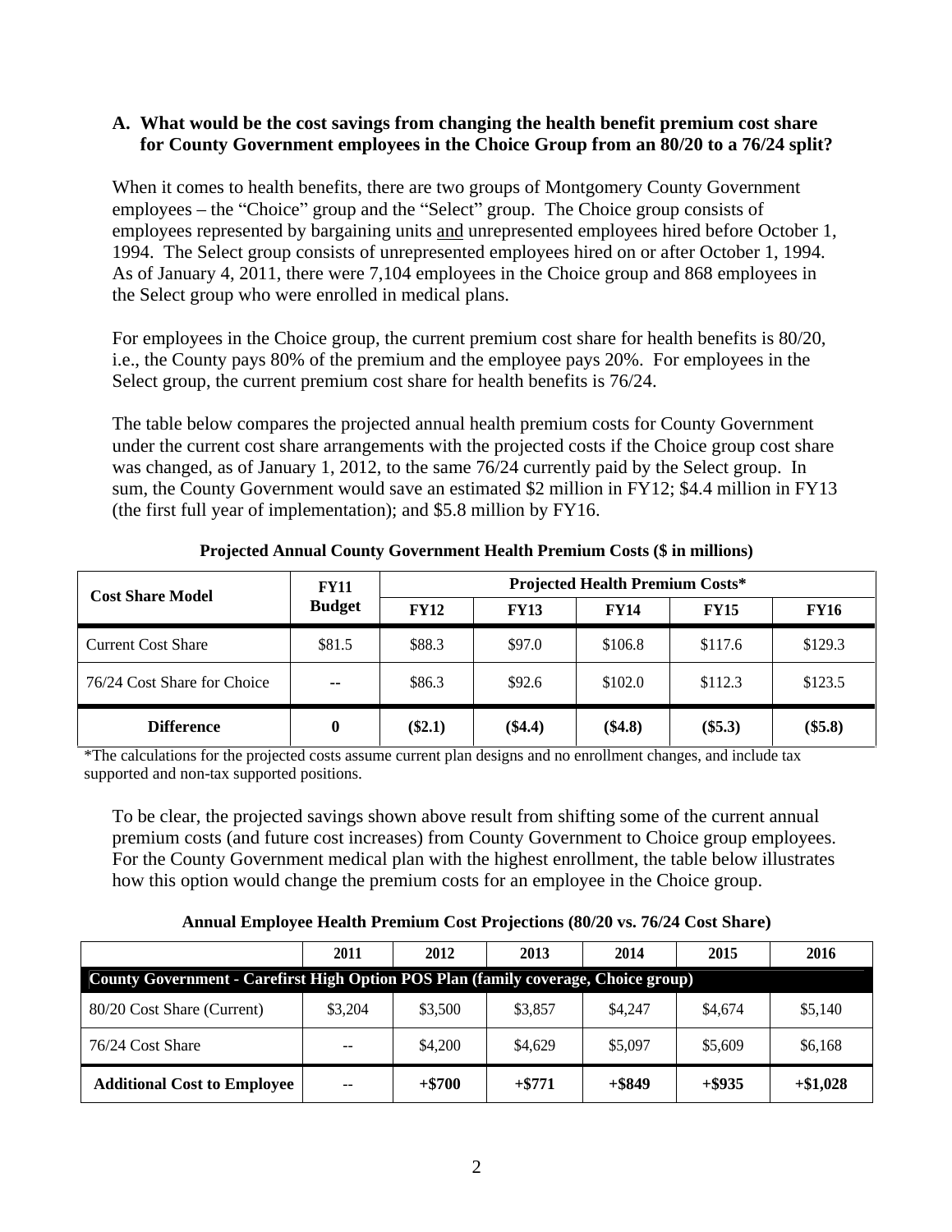### **B. What would be the cost savings across the four tax supported agencies from changing to**  a fixed employer contribution for medical plan premiums – specifically under a **scenario where the agency contribution is fixed at 95% of MCPS lowest cost plan?**

As reviewed in OLO's Part II report (page C-8), one option for changing the structure of health benefit premiums paid by the County is to establish a fixed dollar amount for the employer contribution. The information shown below details the potential savings associated with setting a fixed employer contribution for medical benefit premiums across the four tax supported agencies that equates to 95% of the premium of MCPS lowest cost medical plan (currently the Carefirst BlueChoice HMO plan).

The table below compares the projected annual agency health premiums expenditures under the current cost share arrangements with the projected costs under this fixed employer contribution option implemented across all four agencies as of January 1, 2012. Under this option:

- In FY12, the net savings across the four agencies would be about \$25 million; by FY16, the net savings across the four agencies would increase to about \$67 million.
- While County Government and MCPS would achieve annual agency savings, M-NCPPC and Montgomery College would actually pay more. This is because under the existing cost share arrangements, the agency share of annual premium costs for M-NCPPC and Montgomery College is currently lower than 95% of MCPS' lowest cost plan.

| <b>Cost Share Model</b>   | <b>FY11</b>   |             |             | <b>Projected Agency Premium Costs*</b> |             |             |
|---------------------------|---------------|-------------|-------------|----------------------------------------|-------------|-------------|
|                           | <b>Budget</b> | <b>FY12</b> | <b>FY13</b> | <b>FY14</b>                            | <b>FY15</b> | <b>FY16</b> |
| <b>All Agencies</b>       |               |             |             |                                        |             |             |
| <b>Current Cost Share</b> | \$306.9       | \$331.7     | \$361.9     | \$393.8                                | \$428.4     | \$466.1     |
| <b>Fixed Contribution</b> | $ -$          | \$306.9     | \$310.2     | \$337.5                                | \$367.0     | \$399.2     |
| <b>Difference</b>         | $\sim$ $\sim$ | $(\$24.7)$  | $(\$51.7)$  | $(\$56.3)$                             | $(\$61.4)$  | $(\$66.9)$  |
| Difference by Agency      |               |             |             |                                        |             |             |
| <b>MCPS</b>               | $- -$         | \$19.2)     | (\$40.1)    | $(*43.5)$                              | $(*47.2)$   | (\$51.2)    |
| County Government         | $ -$          | (\$6.3)     | \$13.2)     | \$14.5)                                | (\$16.0)    | \$17.6)     |
| M-NCPPC                   | $- -$         | \$0.3       | \$0.5       | \$0.6                                  | \$0.6       | \$0.7       |
| Montgomery College        | $ -$          | \$0.5       | \$1.0       | \$1.0                                  | \$1.1       | \$1.1       |

**Annual Agency Health Premium Costs for All Agencies (\$ in millions)**

\*The calculations for the projected costs assume current plan designs and no enrollment changes, and include tax supported and non-tax supported positions. For Montgomery College, the calculation assumes a fixed contribution for medical and prescription benefits since the College combines medical and prescription drug plan premiums.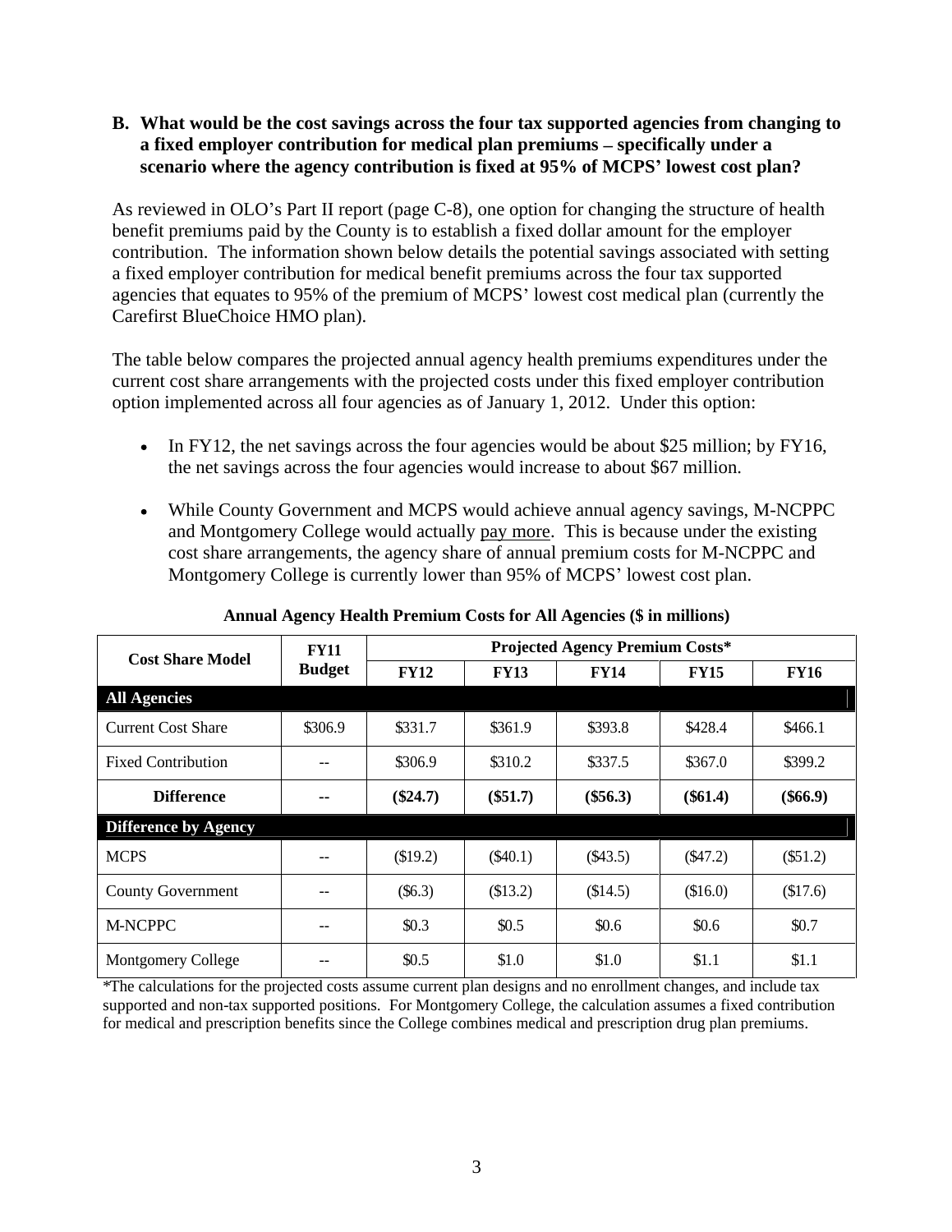# **C. What are the current copay structures for the prescription drug benefit offered to employees of the County Government, MCPS, Montgomery College, and M-NCPPC? In particular, what is the difference in copays for generic versus brand name prescription drugs?**

As reviewed in OLO's Part II report (page C-1), there are differences among how each agency currently structures their employee health benefits, including prescription drug plans. As a result, comparing prescription plans is complex as each plan contains multiple variables.

Table 1 (pages 6-7) summarizes information on the copay structure of the prescription drug benefits currently offered by County Government, MCPS, Montgomery College, and M-NCPPC. To address the question posed by the Council, the focus of OLO's data collection was on how each agency structures prescription drug plans to encourage the use of less expensive "generic" drugs as opposed to brand name drugs.<sup>1</sup>

In sum, a review of the four agencies' prescription drug plan documents shows the following related to copay structures and generic incentives:

- All four agencies have a multi-tier prescription drug copay design, with lower copays for generic drugs and higher copays for brand name drugs. In addition, all of the agency's Caremark plans (except for the County Government's High Option plan) also differentiate copays for "preferred" brand drugs (less expensive) and "non-preferred" brand drugs (more expensive).<sup>2</sup>
- Except for one plan in County Government (the Caremark Standard Option plan), the County Government and MCPS prescription drug plans have lower copays for both generic and brand name medications compared to the prescription drug plans for Montgomery College and M-NCPPC.
- Both the County Government and MCPS Caremark plans require a participant to pay the  $\bullet$ entire cost difference if he/she chooses a brand name drug when a generic equivalent is available. Both agencies allow participants to receive a waiver from this additional cost requirement, although MCPS' plan has a stricter standard that must be met.
- Some of the agency plans include additional provisions (e.g., higher copays, limited or no coverage for certain medications) for "life style" drugs. $3$

<sup>&</sup>lt;sup>1</sup> A brand name drug is a drug for which a manufacturer has patent protection. A generic drug is a biologically or chemically equivalent, lower-cost version of a brand name drug whose patent has expired.

 $2$  Preferred (or formulary) brand name drugs are not equivalents of non-preferred brand name medicines, but are medicines in the same therapeutic category used to treat the same condition. Each plan selects the medications that qualify as preferred brand name drugs based on factors such as cost, safety, and effectiveness.

<sup>&</sup>lt;sup>3</sup> "Life style" drugs generally refer to medications that treat non-life threatening conditions; examples include drugs taken for cosmetic purposes or sexual dysfunction.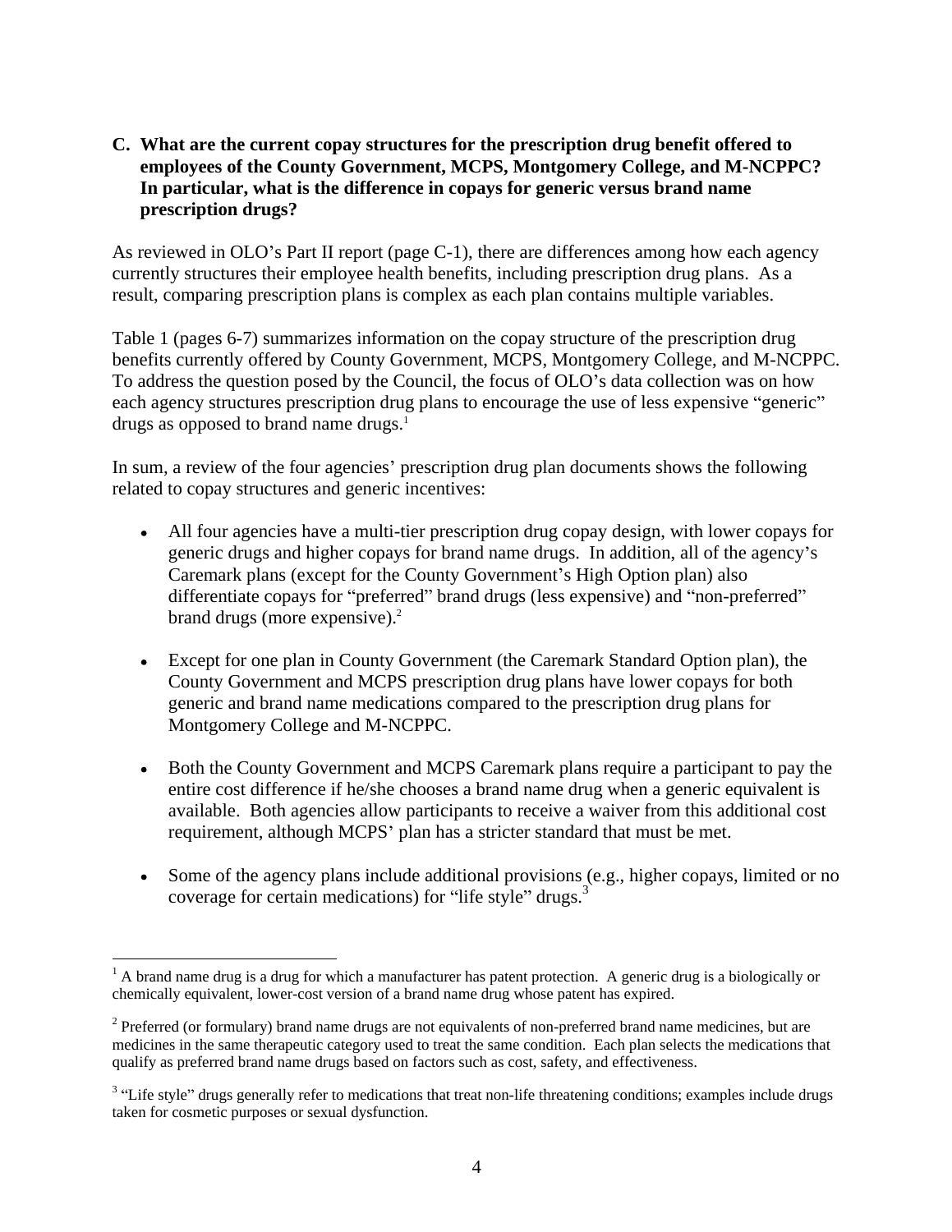**Mail Order Incentives.** All four agencies offer participants the option of purchasing maintenance drugs<sup>4</sup> through mail order. Through mail order, a plan participant can purchase a longer term supply of medication than at a retail pharmacy (for example, a three-month supply as opposed to a one-month supply) for either the same copay or a higher copay that is still less than purchasing the same quantity through retail. Some plans also charge participants a penalty if they purchase a maintenance drug through a retail pharmacy rather than mail order.

### **PRESCRIPTION DRUG COPAYS IN OTHER JURISDICTIONS.**

OLO s Part II report included information in the Appendix (prepared by CountyStat in March 2010) that summarizes prescription drug plan components for several jurisdictions in the region including Prince George's County, Howard County, Baltimore County, and Fairfax County.

In Table 2, beginning on page 8, OLO provides updated prescription drug copay information for those jurisdictions as well as for the State of Maryland<sup>5</sup> and selected plans in the Federal Government.<sup>6</sup> The comparative data compiled for other prescription drug plans outside the four tax supported agencies was limited to retail and mail order copay structures and amounts.

<sup>&</sup>lt;sup>4</sup> A maintenance drug is a medication used for a long time period to treat a chronic condition.<br><sup>5</sup> The Governor of Maryland has proposed changes to the State's prescription drug plan that, if enacted, would increase copays as of July 1, 2011.

<sup>&</sup>lt;sup>6</sup> Since the Federal Government offers multiple health plans, OLO selected four different plans that the Federal Office of Personnel Management website lists as offered in Maryland and/or the District of Columbia.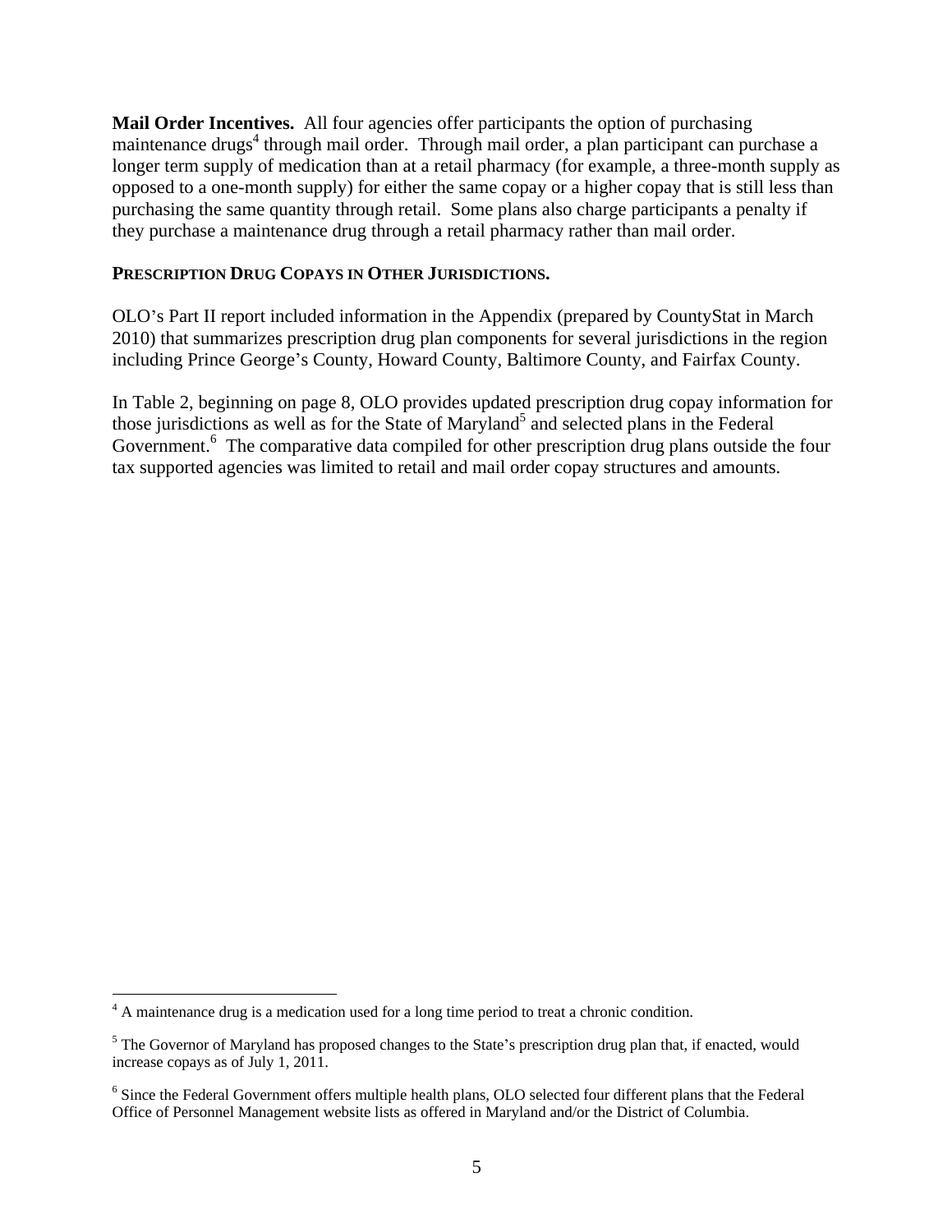| <b>Prescription Drug Plan</b>                                                                          | <b>Deductible</b> | <b>Retail Copay</b><br>(short-term medication)                                                 | <b>Mail Order Copay</b><br>(maintenance medication)                   | <b>Other Plan Details</b>                                                                                                                                                                                                                                                                                                                                                                                                                                                 |
|--------------------------------------------------------------------------------------------------------|-------------------|------------------------------------------------------------------------------------------------|-----------------------------------------------------------------------|---------------------------------------------------------------------------------------------------------------------------------------------------------------------------------------------------------------------------------------------------------------------------------------------------------------------------------------------------------------------------------------------------------------------------------------------------------------------------|
| <b>Montgomery County</b>                                                                               |                   |                                                                                                |                                                                       |                                                                                                                                                                                                                                                                                                                                                                                                                                                                           |
| <b>CVS Caremark High Option</b><br>(only MCGEO & IAFF<br>bargaining unit active<br>employees eligible) | None              | $\bullet$ \$4 Generic<br>$\bullet$ \$8 Brand (\$4 if no<br>generic available)                  | Same as retail                                                        | • If participant chooses a brand drug when a<br>generic equivalent exists, they must pay the                                                                                                                                                                                                                                                                                                                                                                              |
| <b>CVS Caremark High Option</b>                                                                        | None              | • \$5 Generic<br>$\bullet$ \$10 Brand (\$5 if no<br>generic available)                         | Same as retail                                                        | brand copay plus the cost difference between the<br>brand drug and the generic (unless physician<br>checks "dispense as written" on prescription).<br>For 3rd fill at retail pharmacy, participant pays                                                                                                                                                                                                                                                                   |
| <b>CVS Caremark Standard</b><br>Option                                                                 | \$50              | • \$10 Generic<br>• \$20 Preferred Brand<br>• \$35 Non-Preferred Brand                         | Same as retail                                                        | cost difference between mail order and retail.                                                                                                                                                                                                                                                                                                                                                                                                                            |
| <b>Kaiser Permanente</b><br>(included in medical plan)                                                 | None              | • \$5 Generic or Brand at<br>Kaiser pharmacy<br>• \$15 Generic or Brand at<br>network pharmacy | \$5 Generic or Brand                                                  | • Brand drug only provided when (1) no generic<br>equivalent is available, (2) physician checks<br>"dispense as written" on the prescription, $or$ (3)<br>brand is listed on Kaiser's formulary.                                                                                                                                                                                                                                                                          |
| <b>MCPS</b>                                                                                            |                   |                                                                                                |                                                                       |                                                                                                                                                                                                                                                                                                                                                                                                                                                                           |
| <b>CVS Caremark</b>                                                                                    | None              | $\bullet$ \$5 Generic<br>• \$10 Preferred Brand<br>• \$25 Non-preferred Brand                  | • \$0 Generic<br>• \$10 Preferred Brand<br>• \$25 Non-Preferred Brand | • If participant chooses a brand drug when a<br>generic equivalent exists, they must pay the<br>brand copay plus the cost difference between the<br>brand drug and the generic (unless physician<br>provides letter of medical necessity).<br>• Mail order copay rates apply to maintenance<br>medication ordered from a CVS retail location.<br>• For $3rd$ fill at retail pharmacy (besides CVS),<br>participant pays cost difference between mail<br>order and retail. |
| <b>Kaiser Permanente</b>                                                                               | None              | • \$5 Generic or Brand at<br>Kaiser pharmacy<br>• \$10 Generic or Brand at<br>network pharmacy | \$5 Generic or Brand                                                  | • Brand drugs only provided when no generic<br>equivalent is available.                                                                                                                                                                                                                                                                                                                                                                                                   |

# **Table 1: Summary of Prescription Drug Plan Copays for County Agencies**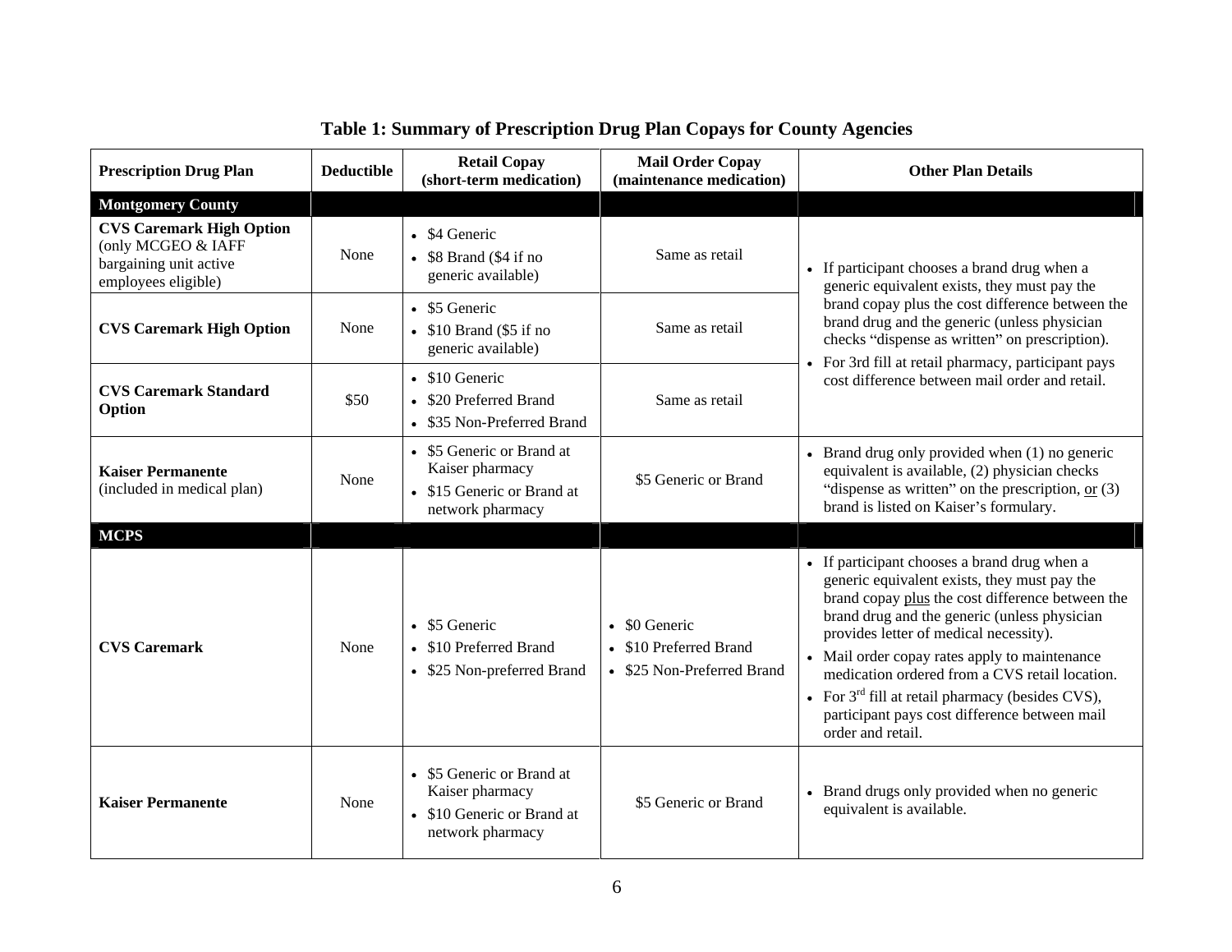| <b>Prescription Drug Plan</b>                                | <b>Deductible</b> | <b>Retail Copay</b><br>(short-term medication)                                                                                                        | <b>Mail Order Copay</b><br>(maintenance medication)                                                                                               | <b>Other Plan Details</b>                                                                                                                                                                                                                                                                                                                                    |
|--------------------------------------------------------------|-------------------|-------------------------------------------------------------------------------------------------------------------------------------------------------|---------------------------------------------------------------------------------------------------------------------------------------------------|--------------------------------------------------------------------------------------------------------------------------------------------------------------------------------------------------------------------------------------------------------------------------------------------------------------------------------------------------------------|
| <b>Montgomery College</b>                                    |                   |                                                                                                                                                       |                                                                                                                                                   |                                                                                                                                                                                                                                                                                                                                                              |
| <b>CVS Caremark</b> (Bundled with<br>CIGNA PPO medical plan) | \$150             | $\bullet$ \$10 Generic<br>• \$20 Preferred Brand<br>• \$40 Non-Preferred Brand                                                                        | • \$20 Generic<br>• \$40 Preferred Brand<br>\$80 Non-Preferred Brand                                                                              | • Double copay for fourth fill at retail<br>pharmacy<br>• Employees who use brand-name drugs are                                                                                                                                                                                                                                                             |
| <b>CVS Caremark (Bundled with</b><br>CIGNA POS medical plan) | None              | $\bullet$ \$10 Generic<br>• \$20 Preferred Brand<br>• \$40 Non-Preferred Brand                                                                        | • \$20 Generic<br>• \$40 Preferred Brand<br>\$80 Non-Preferred Brand                                                                              | eligible for one free fill of the generic<br>alternative.<br>• Includes Drug Utilization Review program <sup>7</sup>                                                                                                                                                                                                                                         |
| <b>Kaiser Permanente</b><br>(included in medical plan)       | None              | <b>Kaiser Pharmacy</b><br>$\bullet$ \$15 Generic<br>$\bullet$ \$30 Brand<br><b>Network Pharmacy</b><br>$\bullet$ \$16 Generic<br>$\bullet$ \$37 Brand | $\bullet$ \$15 Generic<br>$\bullet$ \$30 Brand                                                                                                    |                                                                                                                                                                                                                                                                                                                                                              |
| <b>M-NCPPC</b>                                               |                   |                                                                                                                                                       |                                                                                                                                                   |                                                                                                                                                                                                                                                                                                                                                              |
| <b>CVS Caremark</b>                                          | None              | • \$8 Generic<br>• \$16 Preferred Brand (\$21<br>if generic is available)<br>• \$25 Non-Preferred Brand<br>$\$35$ if generic is<br>available)         | $\bullet$ \$16 Generic<br>\$32 Preferred Brand (\$42<br>if generic is available)<br>\$40 Non-Preferred Brand<br>(\$60 if generic is<br>available) | • Additional copay for Preferred or Non-<br>Preferred Brand drugs applies if a participant<br>or their physician requests a brand drug when<br>a generic is available.<br>• Double copay for fourth fill of brand drugs at<br>retail pharmacy.<br>• Copay for most life style drugs is 50%.<br>• Copay for limited distribution biotech<br>products is \$50. |

### **Table 1. Summary of Prescription Drug Plan Copays for County Agencies, continued**

<sup>&</sup>lt;sup>7</sup> Drug Utilization Review Program ensures appropriate drug therapies for members using prescriptions in the areas of nonsteroidal anti-inflammatory, gastrointestinal, fungal infection, migraine, and sexual dysfunction.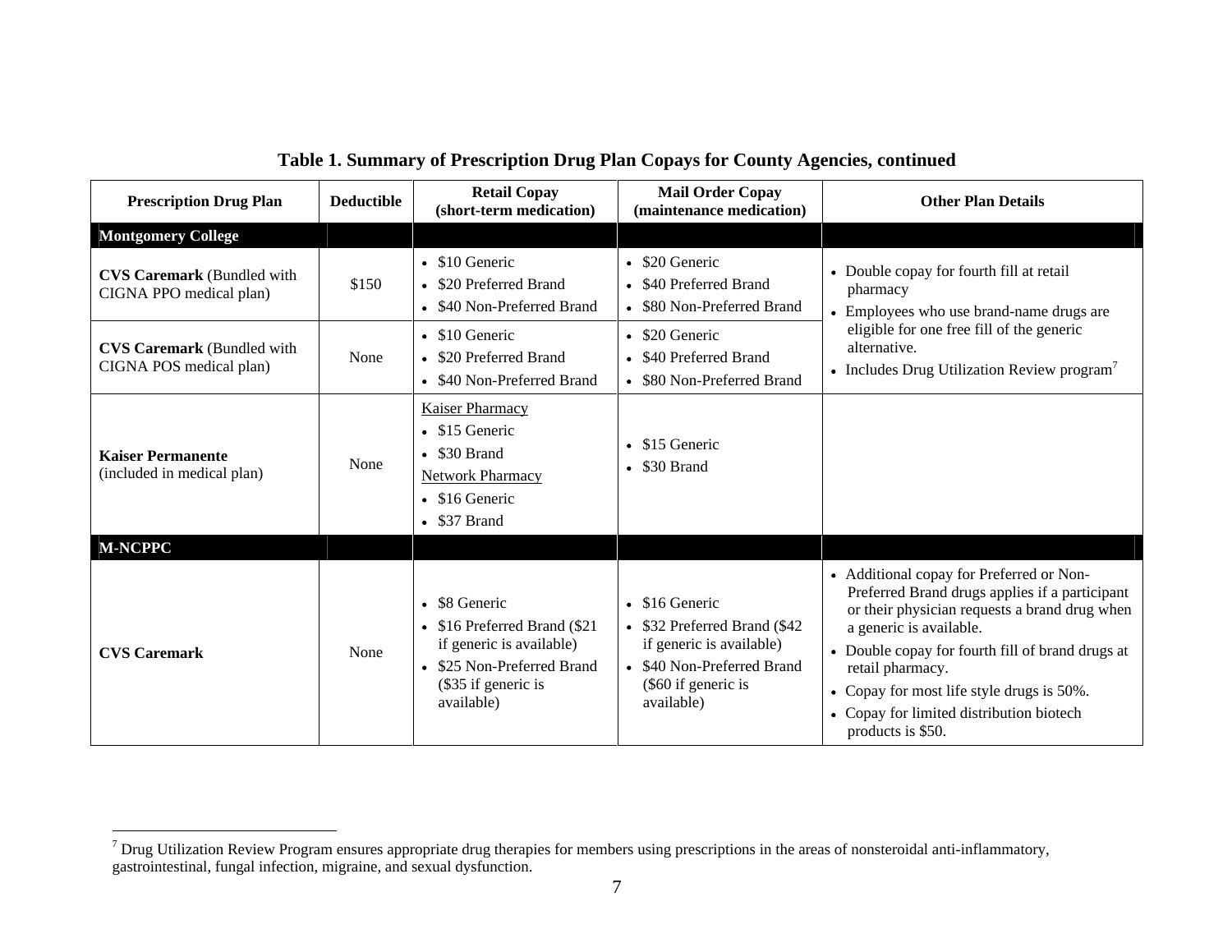| <b>Prescription Drug Plan</b>                                                     | <b>Retail Copay (short-term medication)</b>                                                                                                                                                                   | <b>Mail Order Copay (maintenance medication)</b>                                                                                                                                                                                                                              |
|-----------------------------------------------------------------------------------|---------------------------------------------------------------------------------------------------------------------------------------------------------------------------------------------------------------|-------------------------------------------------------------------------------------------------------------------------------------------------------------------------------------------------------------------------------------------------------------------------------|
| <b>Prince George's County</b>                                                     |                                                                                                                                                                                                               |                                                                                                                                                                                                                                                                               |
| Medco                                                                             | $\bullet$ \$10 Generic<br>greater, up to a maximum of \$50)<br>• \$40 or 30% of cost Non-Preferred Brand<br>(whichever is greater, up to a maximum of \$50)                                                   | $\bullet$ \$20 Generic<br>• \$20 or 20% of cost Preferred Brand (whichever is $\sim$ \$40 or 20% of cost Preferred Brand (whichever is<br>greater, up to a maximum of \$100)<br>• \$80 or 30% of cost Non-Preferred Brand<br>(whichever is greater, up to a maximum of \$100) |
| <b>Howard County</b>                                                              |                                                                                                                                                                                                               |                                                                                                                                                                                                                                                                               |
| <b>Aetna Open Access or Open Choice</b><br><b>PPO</b> (included in medical plans) | • \$10 Generic<br>• \$30 Preferred brand<br>• \$50 Non-preferred brand                                                                                                                                        | Same as retail                                                                                                                                                                                                                                                                |
| <b>Kaiser Permanente</b><br>(included in medical plan)                            | <b>Kaiser Pharmacy</b><br>$\bullet$ \$10 Generic<br>• \$30 Preferred Brand<br>• \$50 Non-Preferred Brand<br><b>Network Pharmacy</b><br>• \$30 Generic<br>• \$50 Preferred Brand<br>• \$75 Non-Preferred Brand | $\bullet$ \$10 Generic<br>• \$30 Preferred Brand<br>• \$50 Non-Preferred Brand                                                                                                                                                                                                |
| <b>Fairfax County</b>                                                             |                                                                                                                                                                                                               |                                                                                                                                                                                                                                                                               |
| CIGNA Open Access Plus (included in<br>medical plan)                              | • \$10 Generic<br>• \$20 Preferred Brand<br>• \$40 Non-Preferred Brand                                                                                                                                        | $\bullet$ \$20 Generic<br>• \$40 Preferred Brand<br>• \$80 Non-Preferred Brand                                                                                                                                                                                                |
| <b>BlueChoice POS and Blue Preferred</b><br>(included in medical plans)           | • \$10 Generic<br>• \$20 Preferred Brand<br>• \$35 Non-Preferred Brand                                                                                                                                        | • \$20 Generic<br>• \$40 Preferred Brand<br>• \$70 Non-Preferred Brand                                                                                                                                                                                                        |
| <b>Kaiser Permanente</b><br>(included in medical plan)                            | <b>Kaiser Pharmacy</b><br>$\bullet$ \$10 Generic<br>• \$20 Preferred Brand<br>• \$35 Non-preferred Brand<br><b>Network Pharmacy</b><br>• \$20 Generic<br>• \$40 Preferred Brand<br>• \$55 Non-preferred Brand | $\bullet$ \$16 Generic<br>• \$36 Preferred Brand<br>• \$66 Non-Preferred Brand                                                                                                                                                                                                |

# **Table 2. Summary of Prescription Drug Plan Copays for Other Jurisdictions**